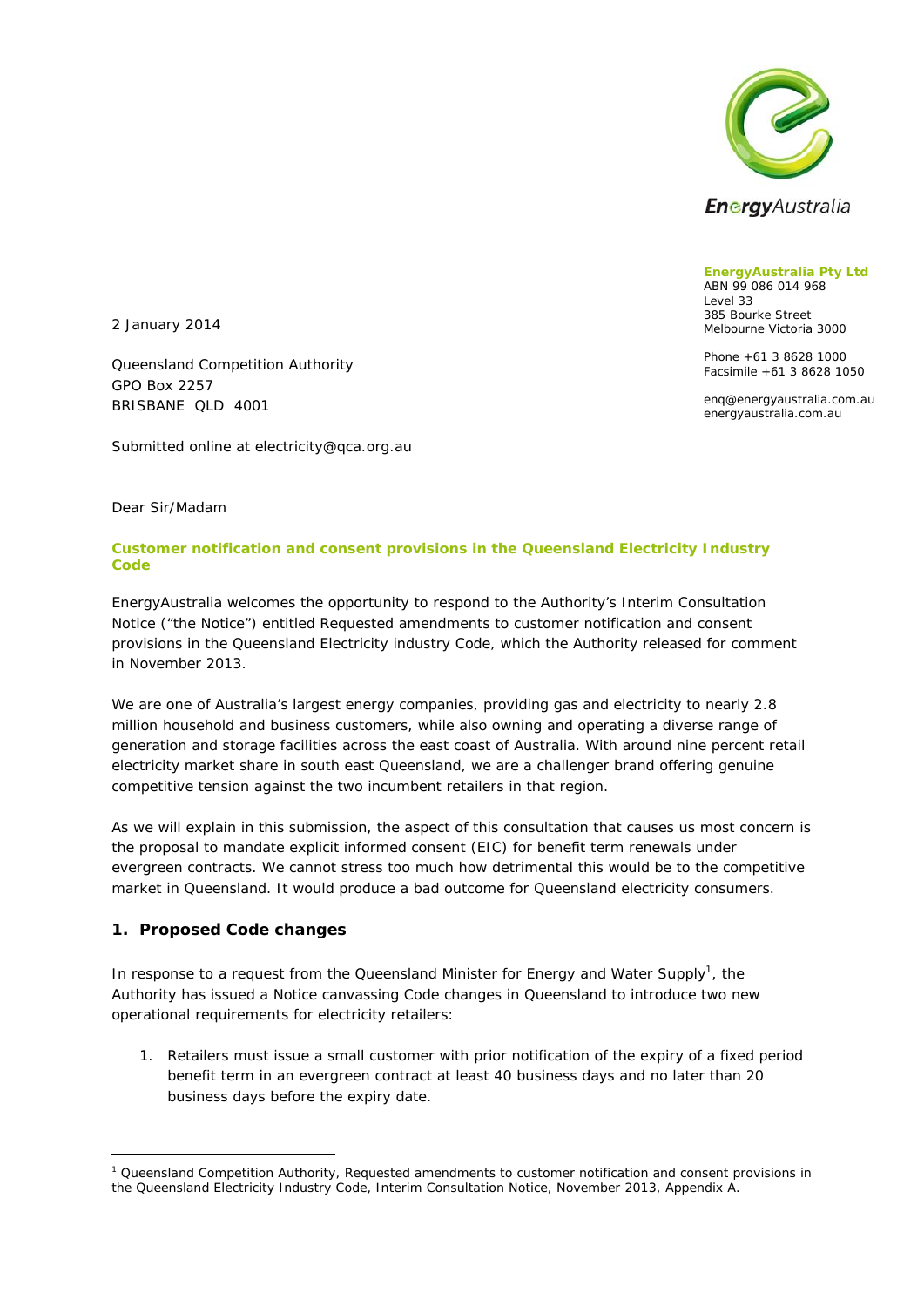2. Retailers must obtain explicit informed consent from a small customer for any proposed new benefit term under an evergreen contract.

The Notice also asks whether amendments such as these should be made to the Gas Industry Code, too.

# **2. Notification of a fixed-term benefit period expiring**

We value our customers. We believe that if we proactively engage with them and keep them fully informed about their energy supply arrangements with us, they're more likely to appreciate our service and stay with us.

Therefore, regardless of what the energy laws in NEM jurisdictions currently require us to do, it is our policy and practice to send our customers advance notice when the benefit term of their evergreen contract with us is approaching expiry. That includes our Queensland residential and small business customers. Our market contract terms and conditions clearly commit us to do this.

We send these notifications between 40 and 20 business days prior to the benefit term expiry date.

The notification we send explains the terms and conditions that will apply after the current benefit term expires, including the following information:

- new benefit term period;
- tariffs:
- discounts;
- green electricity options;
- $\bullet$  fees and charges (no exit fees apply to renewed benefit terms);
- the tariff and charges variation arrangements that will apply;
- payment options;
- availability of concessions and rebates (to residential consumers); and
- availability of complaints and dispute resolution options.

Our notification clearly explains to the customer how they can accept or reject our offer and what their options will be if they choose to reject it, including the option of choosing another retailer.<sup>2</sup>

While we understand that not all retailers in Queensland have been choosing to engage proactively in this way with their evergreen contract customers, we would prefer to see the issue resolved via competitive forces rather than the kind of additional code requirements proposed in the Authority's Notice.

### **3. Explicit informed consent to a new benefit term**

We have genuine concerns about the proposal to oblige retailers to obtain customers' explicit informed consent (EIC) to a new benefit term under an evergreen contract.

Our main concerns are about:

-

- Negative customer experience;
- More customers on standing tariffs;
- Increased renewal process costs; and
- Diminished renewal offers.

 $2$  In other words, we address the items listed on page 3 of the Notice.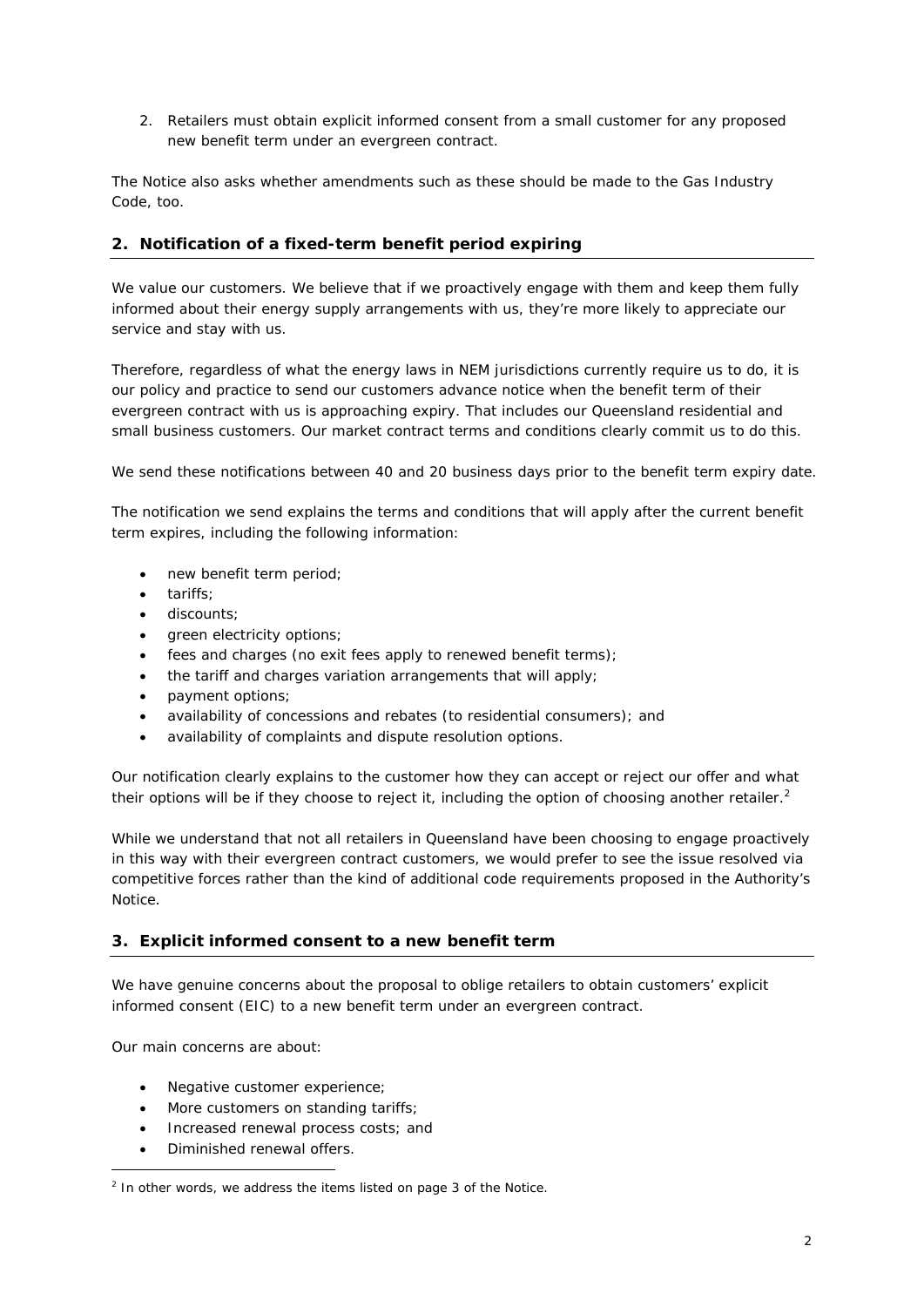#### **3.1. Negative customer experience**

Under the prior notification renewal process that we described above, our customers receive more than ample time to consider our offer and, if they wish, to shop around and see what our competitors are offering. When it comes to accepting our offer, years of experience tells us that customers overwhelmingly prefer a "do nothing" deemed acceptance approach and to allow the new benefit term to commence without the hassle of having to phone us or submit written paperwork to give an explicit acceptance.

While from time to time there will be instances of customers saying they did not receive the renewal notification, these are the tiny minority. They are not reflective of the good experience of the vast silent majority, who receive the notification, consider it, are happy with it, and decide to allow the new benefits to proceed.

If we are to be obliged to obtain EIC on benefit term renewals in Queensland in future, it will undoubtedly drive complaints from consumers who are used to, and prefer, the convenience of the deemed acceptance approach.

It will also drive claims from some consumers who will say they responded to the renewal notification and provided EIC, when in fact they did not. Therefore, they defaulted onto the standing tariffs, and now want retrospectively to reinstate the original renewal offer that they really did not act upon. So, we'd be looking at substantially more inbound customer calls disputing their account, more rebilling situations and the possibility of more matters going to the ombudsman.

#### **3.2. More customers on standing tariffs**

It is highly probable that there would be a low customer response rate to a request from their retailer for EIC. In our experience, a response rate of any more than ten percent would be exceptional.

This low response rate would translate into a huge number of customers moving onto the standing tariffs, because that is where they would most likely default to if they do not respond to a retailer's offer.

That would be a bad customer outcome and, from what we understand about the motivation behind this proposal, would be counter to the Government's intentions. Queensland consumers would be paying more for their electricity than they need to.

#### **3.3. Increased renewal process costs**

An EIC process for renewals is a much more costly process. Depending upon the modes of acceptance a retailer chooses to use, there would at least be:

- inbound call costs;
- costs of developing online acceptance facilities;
- administrative costs for handling paper based acceptances;
- IT costs to change from a deemed acceptance to an explicit acceptance process;
- costs associated with contract and other customer collateral changes; and
- costs associated with higher complaint and dispute levels.